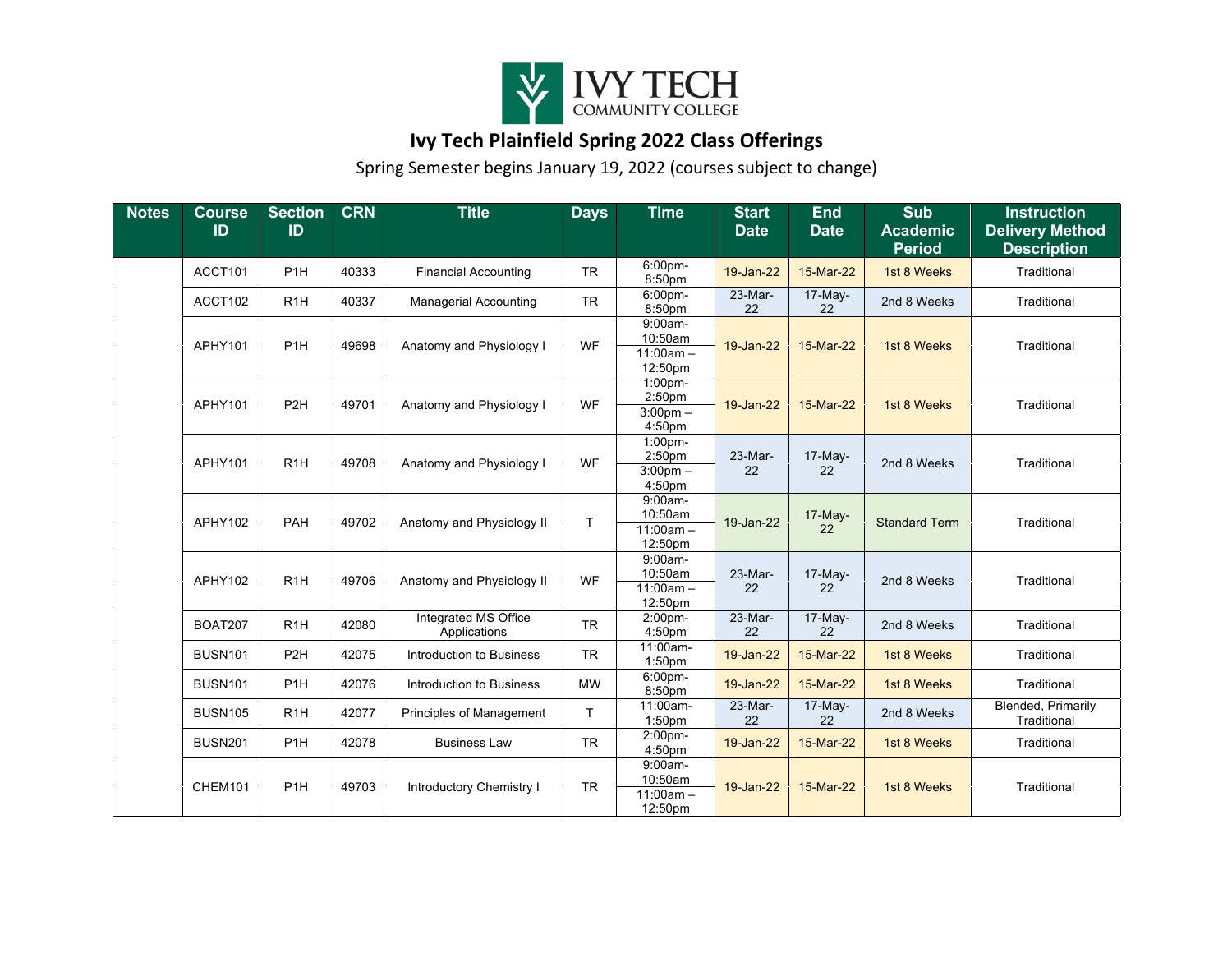

|                      | COMM101        | P <sub>1H</sub>  | 34149 | <b>Fundamentals Public</b><br>Speaking | <b>MW</b>    | 8:00am-<br>10:50am  | 19-Jan-22     | 15-Mar-22     | 1st 8 Weeks          | Traditional                              |
|----------------------|----------------|------------------|-------|----------------------------------------|--------------|---------------------|---------------|---------------|----------------------|------------------------------------------|
|                      | <b>COMM101</b> | P <sub>2</sub> H | 34152 | <b>Fundamentals Public</b><br>Speaking | ${\sf TR}$   | 2:00pm-<br>4:50pm   | 19-Jan-22     | 15-Mar-22     | 1st 8 Weeks          | Traditional                              |
|                      | COMM101        | R <sub>1</sub> H | 34155 | <b>Fundamentals Public</b><br>Speaking | <b>MW</b>    | 6:00pm-<br>8:50pm   | 23-Mar-<br>22 | 17-May-<br>22 | 2nd 8 Weeks          | Traditional                              |
|                      | COMM102        | P <sub>1</sub> H | 34156 | Intro Interpersonal<br>Communication   | <b>TR</b>    | 6:00pm-<br>8:50pm   | 19-Jan-22     | 15-Mar-22     | 1st 8 Weeks          | Traditional                              |
|                      | COMM102        | PAH              | 34159 | Intro Interpersonal<br>Communication   | <b>MW</b>    | 2:00pm-<br>3:20pm   | 19-Jan-22     | 17-May-<br>22 | <b>Standard Term</b> | Traditional                              |
| Co-reg<br>section -  | ENGL075        | P <sub>1</sub> H | 41859 | Co-Req Integrated<br>Read/Write        | <b>TR</b>    | 9:30am-<br>10:50am  | 19-Jan-22     | 15-Mar-22     | 1st 8 Weeks          | Blended, Primarily<br>Traditional        |
| take both<br>classes | ENGL111        | P <sub>1</sub> H | 41862 | <b>English Composition</b>             | <b>TR</b>    | 8:00am-<br>9:20am   | 19-Jan-22     | 15-Mar-22     | 1st 8 Weeks          | <b>Blended, Primarily</b><br>Traditional |
| Co-req<br>section -  | ENGL075        | P <sub>3H</sub>  | 41860 | Co-Req Integrated<br>Read/Write        | <b>MW</b>    | 7:30pm-<br>8:50pm   | 19-Jan-22     | 15-Mar-22     | 1st 8 Weeks          | Blended, Primarily<br>Traditional        |
| take both<br>classes | ENGL111        | P <sub>3</sub> H | 41870 | <b>English Composition</b>             | <b>MW</b>    | 6:00pm-<br>7:20pm   | 19-Jan-22     | 15-Mar-22     | 1st 8 Weeks          | Blended, Primarily<br>Traditional        |
|                      | ENGL111        | P <sub>2</sub> H | 41869 | <b>English Composition</b>             | <b>TR</b>    | 8:00am-<br>9:20am   | 19-Jan-22     | 15-Mar-22     | 1st 8 Weeks          | <b>Blended, Primarily</b><br>Traditional |
|                      | ENGL111        | P <sub>4H</sub>  | 41871 | <b>English Composition</b>             | <b>MW</b>    | 6:00pm-<br>7:20pm   | 19-Jan-22     | 15-Mar-22     | 1st 8 Weeks          | <b>Blended, Primarily</b><br>Traditional |
|                      | ENGL111        | P <sub>5</sub> H | 41872 | <b>English Composition</b>             | <b>MW</b>    | 2:00pm-<br>4:50pm   | 19-Jan-22     | 15-Mar-22     | 1st 8 Weeks          | Traditional                              |
|                      | ENGL111        | P6H              | 41873 | <b>English Composition</b>             | <b>TR</b>    | 11:00am-<br>1:50pm  | 19-Jan-22     | 15-Mar-22     | 1st 8 Weeks          | Traditional                              |
|                      | ENGL111        | R <sub>1</sub> H | 41874 | <b>English Composition</b>             | <b>MW</b>    | 11:00am-<br>1:50pm  | 23-Mar-<br>22 | 17-May-<br>22 | 2nd 8 Weeks          | Traditional                              |
|                      | ENGL111        | R <sub>2</sub> H | 41875 | <b>English Composition</b>             | <b>TR</b>    | 8:00am-<br>10:50am  | 23-Mar-<br>22 | 17-May-<br>22 | 2nd 8 Weeks          | Traditional                              |
|                      | ENGL111        | R <sub>3</sub> H | 41876 | <b>English Composition</b>             | <b>TR</b>    | 6:00pm-<br>8:50pm   | 23-Mar-<br>22 | 17-May-<br>22 | 2nd 8 Weeks          | Traditional                              |
|                      | ENGL202        | PAH              | 41878 | <b>Creative Writing</b>                | T.           | 6:00pm-<br>8:50pm   | 19-Jan-22     | 17-May-<br>22 | <b>Standard Term</b> | Traditional                              |
|                      | ENGL215        | R <sub>1</sub> H | 41877 | Rhetoric and Argument                  | ${\sf TR}$   | 11:00am-<br>1:50pm  | 23-Mar-<br>22 | 17-May-<br>22 | 2nd 8 Weeks          | Traditional                              |
|                      | <b>HLHS101</b> | P <sub>1H</sub>  | 49697 | <b>Medical Terminology</b>             | <b>TR</b>    | 11:00am-<br>1:50pm  | 19-Jan-22     | 15-Mar-22     | 1st 8 Weeks          | Traditional                              |
|                      | <b>HLHS101</b> | R <sub>1</sub> H | 49700 | <b>Medical Terminology</b>             | <b>MW</b>    | 6:00pm-<br>8:50pm   | 23-Mar-<br>22 | 17-May-<br>22 | 2nd 8 Weeks          | Traditional                              |
|                      | HLHS105        | PAH              | 49695 | Medical Law & Ethics                   | $\mathsf{R}$ | 6:00pm-<br>8:50pm   | 19-Jan-22     | 17-May-<br>22 | <b>Standard Term</b> | Traditional                              |
|                      | <b>IVYT111</b> | P <sub>1</sub> H | 47577 | <b>Student Success</b>                 | T.           | 6:00pm-<br>7:50pm   | 19-Jan-22     | 15-Mar-22     | 1st 8 Weeks          | Traditional                              |
|                      | <b>IVYT111</b> | P <sub>2</sub> H | 47581 | <b>Student Success</b>                 | R            | 11:00am-<br>12:50pm | 19-Jan-22     | 15-Mar-22     | 1st 8 Weeks          | Traditional                              |
|                      | <b>IVYT111</b> | P3H              | 47583 | <b>Student Success</b>                 | F            | 9:00am-<br>10:50am  | 19-Jan-22     | 15-Mar-22     | 1st 8 Weeks          | Traditional                              |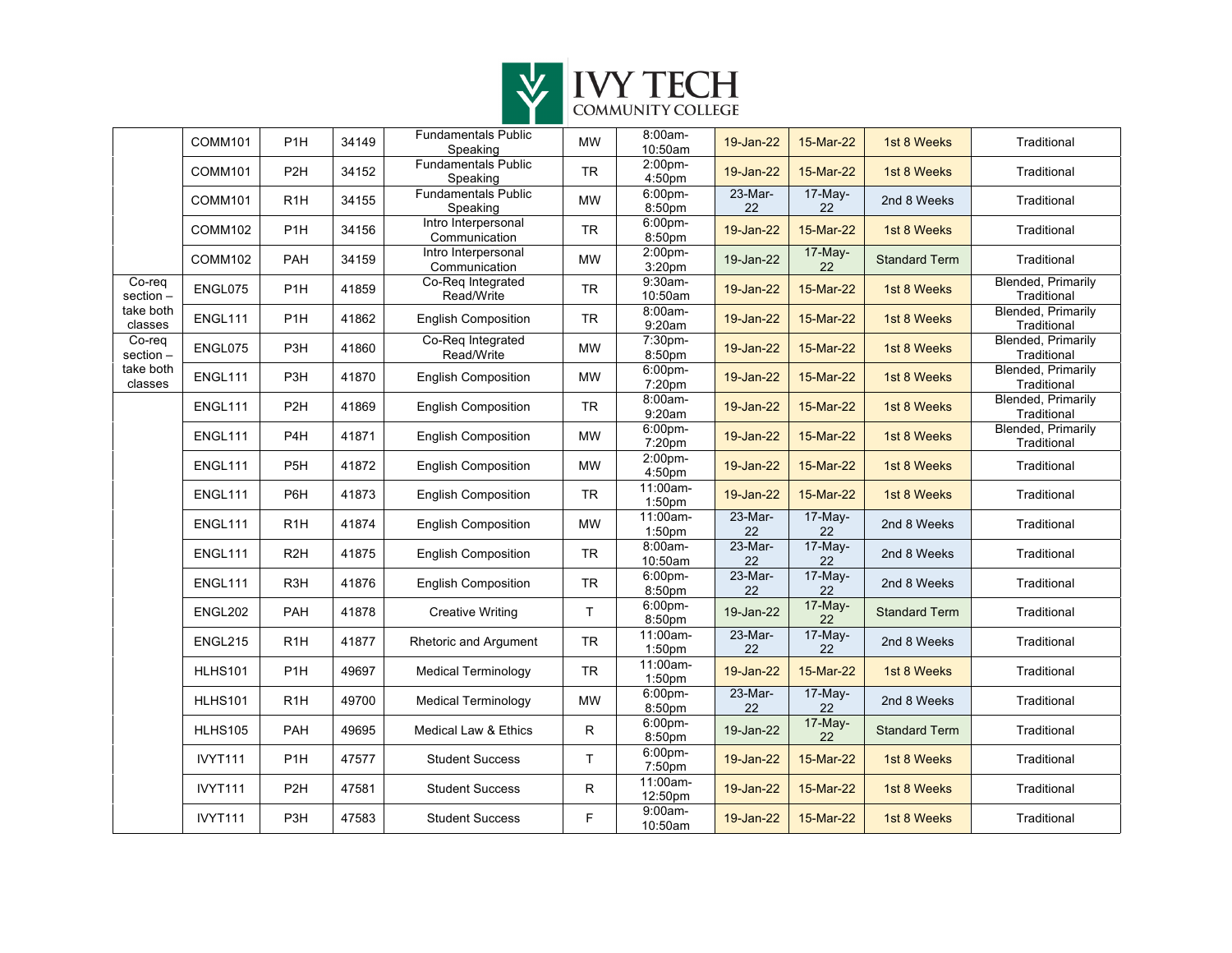

|                      | IVYT112             | P <sub>1</sub> H | 47584 | Student Success-Health<br>Science           | W           | 12:00pm-<br>1:50pm  | 19-Jan-22     | 15-Mar-22     | 1st 8 Weeks          | Traditional                              |
|----------------------|---------------------|------------------|-------|---------------------------------------------|-------------|---------------------|---------------|---------------|----------------------|------------------------------------------|
|                      | IVYT112             | R1H              | 47587 | <b>Student Success-Health</b><br>Science    | ${\sf M}$   | 9:00am-<br>10:50am  | 23-Mar-<br>22 | 17-May-<br>22 | 2nd 8 Weeks          | Traditional                              |
|                      | LOGM201             | P <sub>1</sub> H | 48623 | Logistics Qual & Lean Mgmt                  | W           | 12:00pm-<br>2:50pm  | 19-Jan-22     | 15-Mar-22     | 1st 8 Weeks          | Blended, Primarily<br>Traditional        |
|                      | <b>LOGM227</b>      | R <sub>1</sub> H | 48624 | Supply Chain Management                     | W           | 12:00pm-<br>2:50pm  | 23-Mar-<br>22 | 17-May-<br>22 | 2nd 8 Weeks          | Blended, Primarily<br>Traditional        |
|                      | MATH023             | PAH              | 49168 | <b>Essentials of Algebra</b>                | F           | 11:00am-<br>1:50pm  | 19-Jan-22     | 17-May-<br>22 | <b>Standard Term</b> | Traditional                              |
|                      | MATH023             | P <sub>1</sub> H | 49171 | <b>Essentials of Algebra</b>                | <b>TR</b>   | 8:00am-<br>10:50am  | 19-Jan-22     | 15-Mar-22     | 1st 8 Weeks          | Traditional                              |
|                      | MATH043             | PAH              | 49175 | Intermediate Algebra                        | M           | 11:00am-<br>1:50pm  | 19-Jan-22     | 17-May-<br>22 | <b>Standard Term</b> | Traditional                              |
|                      | MATH043             | P <sub>1</sub> H | 49180 | Intermediate Algebra                        | <b>TR</b>   | 6:00pm-<br>8:50pm   | 19-Jan-22     | 15-Mar-22     | 1st 8 Weeks          | Traditional                              |
|                      | MATH043             | R <sub>1</sub> H | 49192 | Intermediate Algebra                        | <b>TR</b>   | 8:00am-<br>10:50am  | 23-Mar-<br>22 | 17-May-<br>22 | 2nd 8 Weeks          | Traditional                              |
| Co-req<br>section -  | <b>MATH080</b>      | PAH              | 49194 | <b>Mathematical Principles</b>              | <b>MW</b>   | 10:00am-<br>11:20am | 19-Jan-22     | 17-May-<br>22 | <b>Standard Term</b> | Traditional                              |
| take both<br>classes | MATH123             | PAH              | 49199 | <b>Quantitative Reasoning</b>               | <b>MW</b>   | 8:00am-<br>9:50am   | 19-Jan-22     | 17-May-<br>22 | <b>Standard Term</b> | Traditional                              |
| Co-req<br>section -  | <b>MATH080</b>      | PCH              | 49197 | <b>Mathematical Principles</b>              | <b>MW</b>   | 7:30pm-<br>8:50pm   | 19-Jan-22     | 17-May-<br>22 | <b>Standard Term</b> | Traditional                              |
| take both<br>classes | MATH <sub>123</sub> | PCH              | 49209 | <b>Quantitative Reasoning</b>               | <b>MW</b>   | 5:30pm-<br>7:20pm   | 19-Jan-22     | 17-May-<br>22 | <b>Standard Term</b> | Traditional                              |
|                      | MATH123             | PBH              | 49205 | Quantitative Reasoning                      | <b>MW</b>   | 8:00am-<br>9:50am   | 19-Jan-22     | 17-May-<br>22 | <b>Standard Term</b> | Traditional                              |
|                      | <b>MATH123</b>      | PDH              | 49211 | <b>Quantitative Reasoning</b>               | <b>MW</b>   | 5:30pm-<br>7:20pm   | 19-Jan-22     | 17-May-<br>22 | <b>Standard Term</b> | Traditional                              |
|                      | MATH <sub>123</sub> | P <sub>1</sub> H | 49213 | <b>Quantitative Reasoning</b>               | <b>TR</b>   | 11:00am-<br>1:50pm  | 19-Jan-22     | 15-Mar-22     | 1st 8 Weeks          | Blended, Primarily<br>Traditional        |
|                      | MATH123             | R <sub>1</sub> H | 49231 | <b>Quantitative Reasoning</b>               | ${\sf TR}$  | 6:00pm-<br>8:50pm   | 23-Mar-<br>22 | 17-May-<br>22 | 2nd 8 Weeks          | <b>Blended, Primarily</b><br>Traditional |
|                      | <b>MATH135</b>      | P <sub>1</sub> H | 49243 | <b>Finite Math</b>                          | <b>MW</b>   | 6:00pm-<br>8:50pm   | 19-Jan-22     | 15-Mar-22     | 1st 8 Weeks          | Traditional                              |
|                      | MATH136             | PAH              | 49253 | College Algebra                             | F.          | 8:00am-<br>10:50am  | 19-Jan-22     | 17-May-<br>22 | <b>Standard Term</b> | Traditional                              |
|                      | MATH136             | R <sub>1</sub> H | 49257 | College Algebra                             | <b>TR</b>   | 6:00pm-<br>8:50pm   | 23-Mar-<br>22 | 17-May-<br>22 | 2nd 8 Weeks          | Traditional                              |
|                      | <b>MATH201</b>      | R <sub>1</sub> H | 49260 | <b>Brief Calculus I</b>                     | <b>TR</b>   | 11:00am-<br>1:50pm  | 23-Mar-<br>22 | 17-May-<br>22 | 2nd 8 Weeks          | Traditional                              |
|                      | MEAS109             | PAH              | 50046 | The Professional Medical<br>Assistant       | W           | 8:00am-<br>12:00pm  | 19-Jan-22     | 17-May-<br>22 | <b>Standard Term</b> | Traditional                              |
|                      | MEAS110             | PAH              | 50047 | Intro to Clinical Practice                  | $\mathsf R$ | 8:00am-<br>12:00pm  | 19-Jan-22     | 17-May-<br>22 | <b>Standard Term</b> | Traditional                              |
|                      | MEAS137             | PAH              | 50048 | <b>Outpatient Insurance Basic</b><br>Coding | W           | 1:30pm-<br>3:30pm   | 19-Jan-22     | 17-May-<br>22 | <b>Standard Term</b> | Traditional                              |